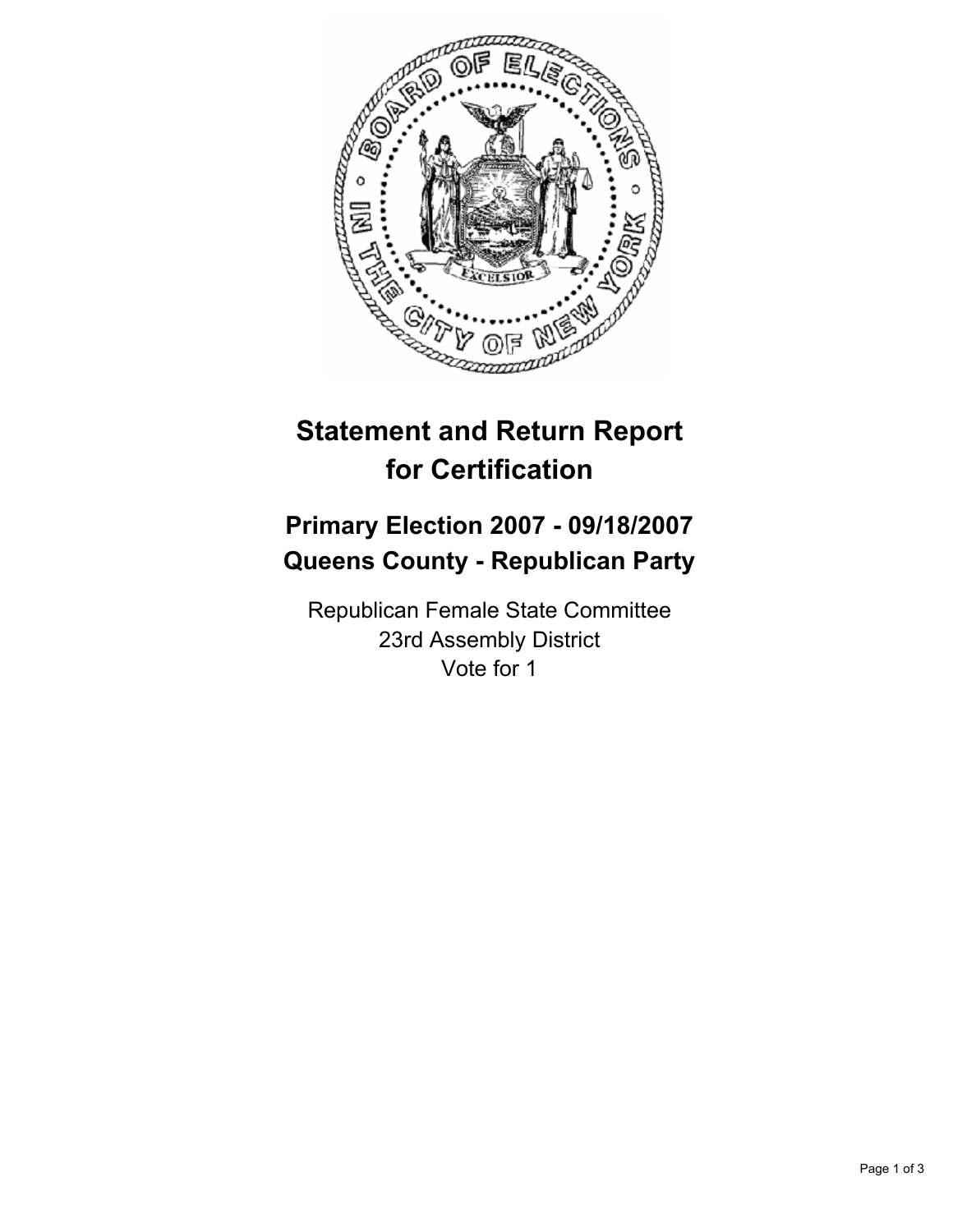

## **Assembly District 23**

| <b>EMERGENCY</b>    |        |
|---------------------|--------|
| ABSENTEE/MILITARY   | 72     |
| AFFIDAVIT           | ◠<br>v |
| JANE DEACY          | 657    |
| <b>DENISE WALSH</b> | 410    |
| <b>Total Votes</b>  | 1,067  |